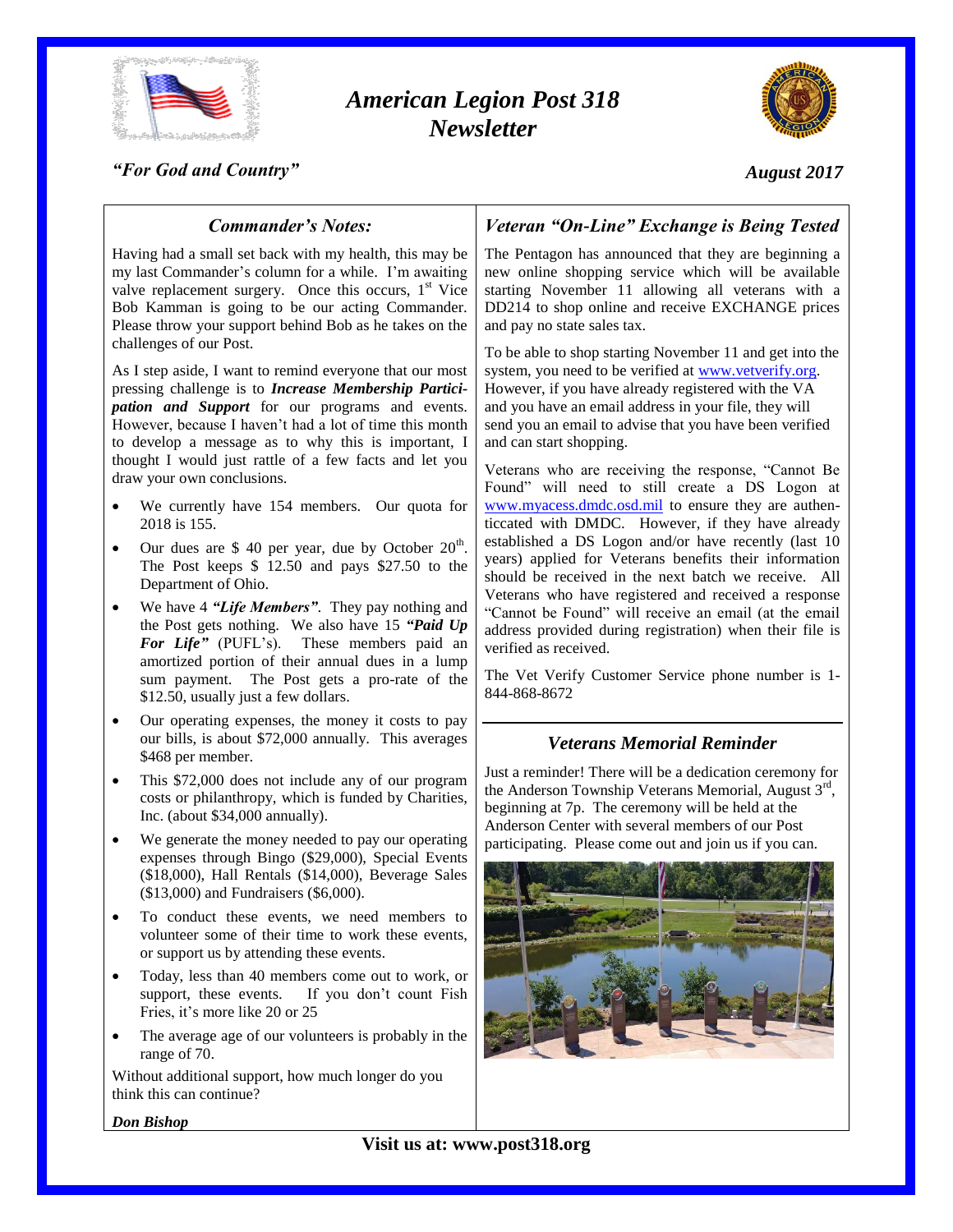| <b>Fund Raising Update:</b>                                                                                                                                                                                                                                                                                                                                                                                                                                          |                                                                                                   |
|----------------------------------------------------------------------------------------------------------------------------------------------------------------------------------------------------------------------------------------------------------------------------------------------------------------------------------------------------------------------------------------------------------------------------------------------------------------------|---------------------------------------------------------------------------------------------------|
| <b>Bingo</b> – The Post conducts bingo every Sunday. Doors<br>open at 4:30 PM, preliminary games begin at 6 PM. All<br>your favorite "pull tabs" are available. You can support<br>the Post by either coming out to play, or volunteering to<br>work these events. Contact Bingo Manager, Ed Sears<br>(474-0246) with any questions. For the month of July<br>bingo earned \$4004 and contributed \$784 to <i>Charities</i> ,<br>Inc. to meet our legal obligations. | Over th<br>Charitie<br>dollars<br>followi<br><u>Amerio</u><br>Legion<br>of vet<br>Chariti         |
| <b>Euchre</b> – Euchre tournaments are conducted every<br>Thursday night in the Club Room. Buy-in is \$10, \$5<br>going to the Post and \$5 going to prize money. This is a<br>fun evening and is open to both our membership and the<br>public. Doors open at 6:45 PM, games begin at 7 PM.<br>Contact Joe Baker (289-9044) with any questions. For<br>the month of July Euchre contributed \$412 to the Post.                                                      | this fun<br>Honor<br>opportu<br>$D.C.$ (<br>\$300 to<br><b>Joseph</b>                             |
| Kroger Community Rewards - If you are a Kroger<br>customer and are not currently supporting a charitable<br>organization through Kroger Community Rewards, we<br>would encourage you to do your part! Go on-line and<br>sign up for Kroger Rewards, selecting American Legion<br>Post 318 Charities, Inc. as your cause.                                                                                                                                             | <b>Chariti</b><br>organiz<br>donatio<br>$\overline{\text{USO}}$ -<br>military<br>of \$10<br>VA Sh |
| PokerMania Update<br>It's time to sign-up to support our <i>PokerMania</i> event.<br>We need to fill 28 positions each night; 13 dealers and<br>15 volunteers to work dealer support, concessions, or bar<br>positions. Like usual, everyone is holding back. What                                                                                                                                                                                                   | cart tra<br>parking<br>contrib<br>Fisher<br>provide<br>antinate                                   |

| Job / Role       | Friday $(8/11)$ | Saturday $(8/12)$ |
|------------------|-----------------|-------------------|
| <b>BlackJack</b> |                 |                   |
| 7 Card           |                 |                   |
| Texas Hold'Em    |                 |                   |
| Dealer Support   |                 |                   |
| Cash Window      |                 |                   |
| Kitchen          |                 |                   |

we need is for everyone to step forward, so that we can reduce the stress associated with this event. The

following positions are still open:

Obviously, without dealers we can't hold a card playing event, so if you're thinking about helping and you can deal cards please make that your 1 st choice. To sign up, contact Don Bishop at 474-4194 or via email at [dabishop@fuse.net.](mailto:dabishop@fuse.net)

Interested in learning how to deal Blackjack? We plan to conduct a training session at the Post beginning at 7p, August  $7<sup>th</sup>$ . The purpose would be to review the rules and practice dealing with a Blackjack shoe. All are welcome

# *Charitable Giving*

le course of each year American Legion Post 318 es, Inc. (*Charities, Inc.*), contributes thousands of to programs important to our membership. The  $ng$  is a summary of our June 2017 giving:

**American Legion Legacy Scholarships** – American Legacy Scholarships are awarded to the children erans who die while serving our country. es, *Inc*. makes an annual contribution of \$ 500 to  $\mathbf d$ 

**Flights** – Honor Flights afford aging veterans an inity to visit the war memorials in Washington, Charities, Inc. makes an annual contribution of o this program.

House – is a homeless Veteran's facility. ies, Inc, makes several contributions to this ation each year (totaling \$300). Our June on was \$ 200.

**USO** – The USO provides services to active duty 7. *Charities, Inc., makes an annual contribution* 0 to this organization.

**uttle Project** – The shuttle project provides golf ansportation between the VA Hospital and its lots. **Charities, Inc.**, makes an annual ution of  $$ 250$  to help fund this service.

**House** – A facility located on the VA campus to housing at "no cost" to family members of VA patients who need to be present to support their loved ones. Charities, Inc., makes an annual contribution of \$300 to this program.

**VAVS** – On a quarterly basis, the Post sends members to the VA Hospital to entertain resident patients. *Charities, Inc.* provides funding to support these visits. Our contribution in June was \$ 11.46.

# *American Legion Post 318 Charities, Inc. 2018 Proposed Budget*

The "initial" view of *Charities, Inc*. 2018 proposed budget is complete. Through the execution of 7 fundraising projects, Charities, Inc. expected to raise \$34,175 and fund a variety of Veteran, Americanism and Community Programs. This budget will be reviewed and finalized at the *Charities, Inc.* board meeting, August  $21<sup>st</sup>$  meeting.

This year's budget is a 4% reduction over 2017, but provides enough funding for all of our established programs. It also includes some new spending commitments for the Anderson Band Boosters, The Georgetown Veterans Home, and the Holiday Wreath Campaign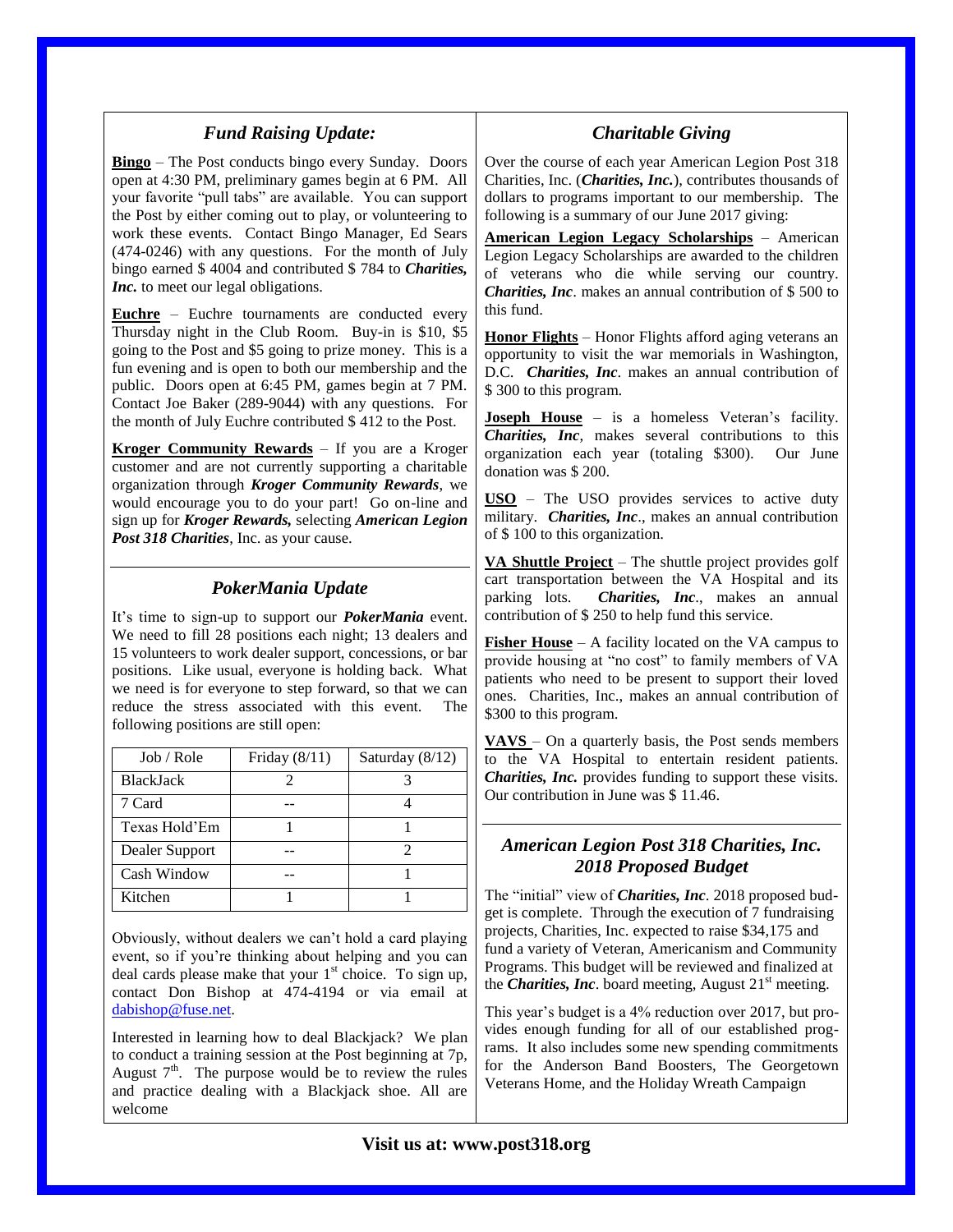## *Awards Program Was Well Attended*

We had between 90 and 100 Award Recipients and guests attend our annual awards ceremony. Those that were recognizes are as follows:

#### *Veteran Scholarship Winners*

- Dana Bausch Turpin High School
- Allyssa Leaton McNicholas High School
- Nicole Moulas Anderson High School



#### *Americanism & Government Winners*

Willie Johnson  $-10^{th}$  Grade Boy - AHS Anna Yorio  $-10^{th}$  Grade Girl - AHS Zachary White  $-11^{th}$  Grade Boy - AHS Charlotte Moore  $-11^{th}$  Grade Girl - AHS Michael Zigos  $-12^{th}$  Grade Boy - AHS Rachael Timberlake –  $12<sup>th</sup>$  Grade Girl - AHS *Boys State Recognition & Presentations* Will Bridges - Anderson High School Matthew Martin - Anderson High School Sean Schaeffer - Anderson High School Zachary White - Anderson High School *Girls State Recognition & Presentations* Skylar Boggs - Anderson High School Molly Cron - Anderson High School Grace Hatfield - Anderson High School Kiae Marshall - Anderson High School Alexandra Raborn - Anderson High School Margy Stringfellow - Anderson High School Sara Thornton - St. Ursula Academy *Oratorical Scholarships* Sean Schaffer -Anderson High School Matthew Martin - Anderson High School

#### *Law Enforcement Officer of the Year*

Cpl. David Boiman - HCSO - District 5

#### *Firefighter of the Year*

Firefighter/Paramedic Bradley Baker - ATFD



#### *2017 Post 318 Legionnaire of the Year*

Jerry Porter

#### *Poppy Program Supporters*

- Kroger Store Anderson Towne Center
- Kroger Store Cherry Grove Plaza
- Belterra Park
- Forest Hills School District (Ayer/Maddux/ Mercer/Nagel/Sherwood/Summit/Wilson)

#### *Five (5) Year Service Awards*

 Jason Bates, Robert A. Beyrer, Robert P. Carey, Joseph A Chalfant, Robert A. Conmy, Stanley Dillon, Curtis Grant, Stephanie Humphries, Kevin T. Kaup, Glenn Kendall, John H. Privity, Robet C. Puthoff, James Harry Rimmer, Edward J. Schmerber, Craig Smith, Elmer Mark Taber

#### *Ten (10) Year Service Awards:*

 Jimmy Bussey, Robert Calder, Charles Cleves, Dennis C. Fehlinger, Steven G. Stuntz, Brad Wenstrup

# *Fifteen (15) Year Service Awards:*

 Robert Alfieri, William T. Beuke, Lewis Ivanovich Keith R. Musselman

- *Twenty (20) Year Service Award:* Gregory K. Brown
- *Twenty-Five (25) Year Service Award:* Edwin M. Sears, John J. Smith
- *Thirty-Five (35) Year Service Awards:* Richard S. Brusman, Gregory S. Troy
- *Forty (40) Year Service Award:* Charles R. Smith
- *Forty-Five (45) Year Service Awards:* Dale L. Simpson, Robert B. Williams
- *Sixty (60) Year Service Award:* John Steve Justice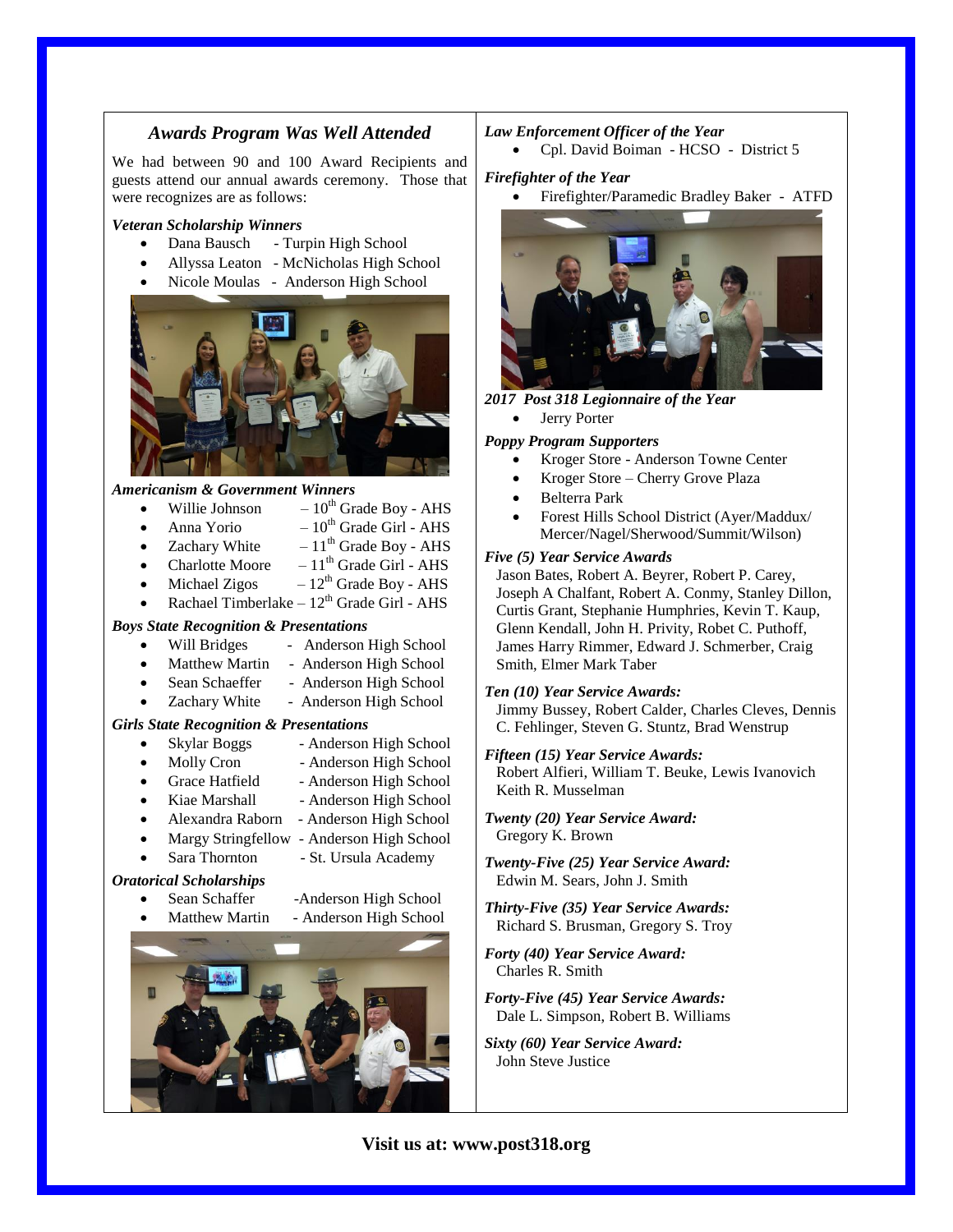# *2018 Department Officers*

At the Department of Ohio convention held in Dayton, Ohio, July 7, 8 & 9 the Officers listed below were elected to serve for the 2018 Program Year. Biographies of these Officers can be found on the Department web site at [www.ohiolegion.com.](http://www.ohiolegion.com/)

*Stanley Plesant Department Commander*













Yeager-Benson **Memorial Post 199 Fabulous Fourth District** 

# **Proudly Presents**



Candidate for Department 2<sup>nd</sup> Vice Commander 2018-19



Jean believes that once a military serviceman or servicewoman ends their service to our Country our service begins to ensure that they receive all the benefits that was earned serving us!

Endorsed and Supported by Post 199, Hamilton County Council, Fabulous Fourth District. Past Department Commanders - Bob Ray, Jerry Wilson, Ron Hartman, Lou Dimmerman and Ron Chapman

#### PAST & CURRENT OFFICES HELD

Post Awarded Life Member 28 Years Adjutant, 1st Vice Commander, All Time High Commander (2 Years) **Current Finance Officer (15 Years)** Post 199 Legionnaire of the Year Unit 199 Auxiliary Member of the Year **Awarded Auxiliary Unit 199 VIM** 8 et 40 Member

**Past Hamilton County Offices:** Adjutant, 2<sup>nd</sup> Vice Commander, 1<sup>st</sup> Vice **Commander and Commander** Hamilton County Legionnaire of the Year

Past 4<sup>th</sup> District Adjutant, Finance Officer, 2<sup>nd</sup> Vice Commander, 1<sup>st</sup> Vice **Commander and 4th District Big Brown** Jug Commander, 2000-2001 with 100% CPR Reporting Past Department Assistant Historian **Past Department Assistant Sgt. At Arms** Past member of Department Scholarship Committee **Department Americanism Committee** 

Served on Board of Joseph House for Homeless Veterans for 10 Years with 2 terms as President **Hamilton County Veterans Service** Commissioner **Board member of Fisher House** Appointed by Governor Kasich to the **Ohio Women's Task Force** Am Vets Post 13 Life member **Harrison Mayor's Fund for needy** families serving as past treasurer and currently serving third year as president.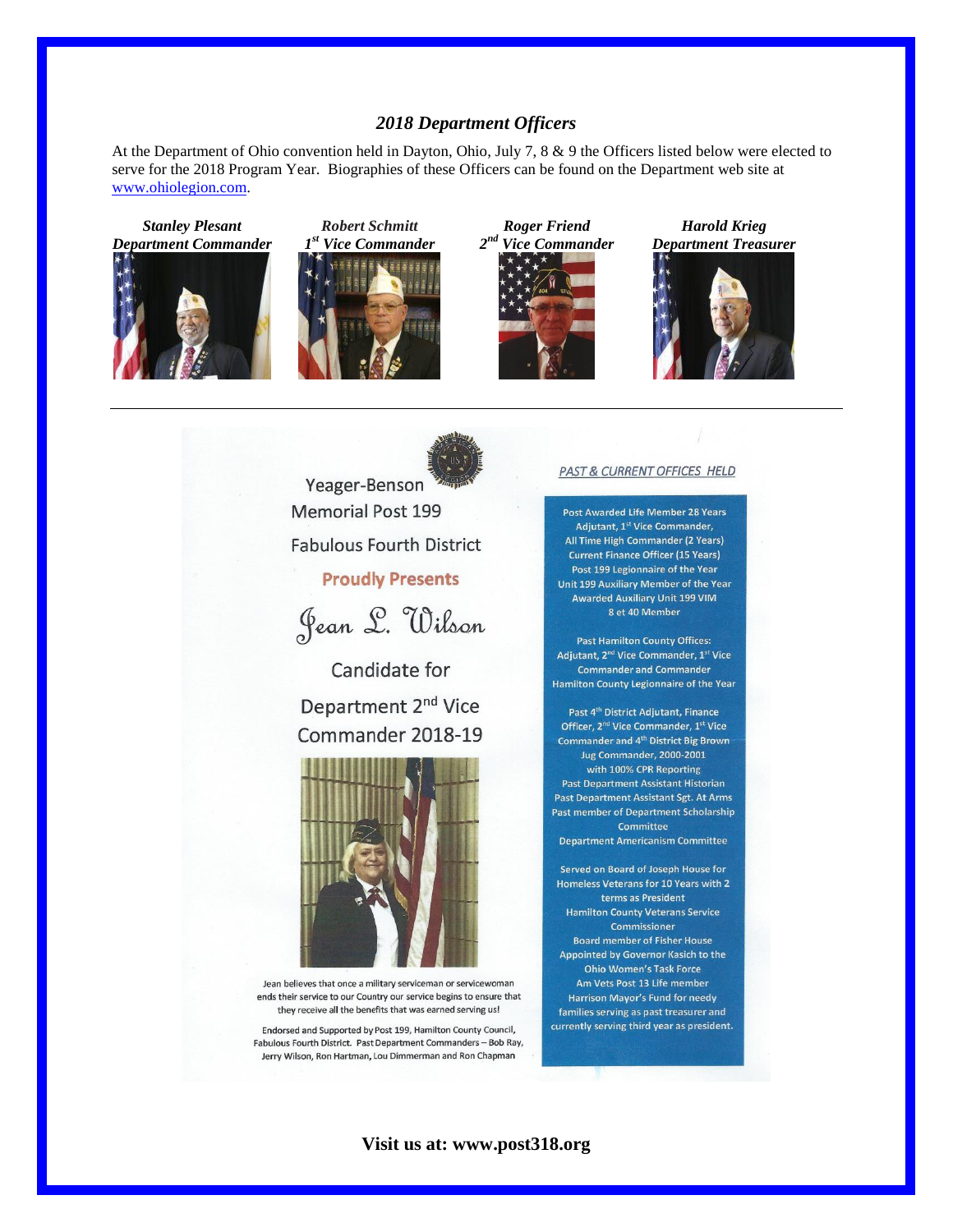|                                                                                                                                                                                                                                        | <b>Membership Opulie</b>                                                                                                                                                                                                    | $51$ ancels to conquer this event. If you would fine to                                                                                                                                               |  |
|----------------------------------------------------------------------------------------------------------------------------------------------------------------------------------------------------------------------------------------|-----------------------------------------------------------------------------------------------------------------------------------------------------------------------------------------------------------------------------|-------------------------------------------------------------------------------------------------------------------------------------------------------------------------------------------------------|--|
|                                                                                                                                                                                                                                        | Our membership drive is going full speed. We are<br>slightly ahead of where we were at this point in time last<br>yearGREAT JOB!                                                                                            | go, please contact me at 528-1557, or via email at<br>Gerald1940@twc.com.<br>If anyone has any concerns that I can assist with, please                                                                |  |
| The slightly not so good news is that we currently have<br>the potential of filling about 150 of our 155 quota slots.<br>Therefore, we are in need of everyone's support to<br>recruit a minimum of five (5) additional new members to |                                                                                                                                                                                                                             | feel free to contact me.<br><b>Jerry Porter</b><br>Chaplain                                                                                                                                           |  |
|                                                                                                                                                                                                                                        | hit quota and 15 additional new members to reach our<br>Post Goal. If you have any leads, please send them my                                                                                                               | House                                                                                                                                                                                                 |  |
|                                                                                                                                                                                                                                        | way and I will be glad to follow up.                                                                                                                                                                                        | I want to thank all of the people that come out on                                                                                                                                                    |  |
| 2018 Membership Scoreboard                                                                                                                                                                                                             |                                                                                                                                                                                                                             | Tuesday mornings and every other time we ask. We<br>encourage all members to give this a try, only a couple                                                                                           |  |
|                                                                                                                                                                                                                                        | 2017-2018 Quota<br>155<br>Paid as of 7/31/17<br>86                                                                                                                                                                          | of hours a week if we have the people.                                                                                                                                                                |  |
|                                                                                                                                                                                                                                        | 55.50<br>% Quota                                                                                                                                                                                                            | Second, As you have noticed, we have new padded                                                                                                                                                       |  |
|                                                                                                                                                                                                                                        | Still Needed (Quota)<br>69                                                                                                                                                                                                  | chairs in the Hall. This is through the generosity of a<br>member who donated the necessary funds to make our                                                                                         |  |
|                                                                                                                                                                                                                                        | <b>Members Yet to Renew</b><br>64<br>165<br>Goal                                                                                                                                                                            | Hall a place we can be proud of and our guests have a                                                                                                                                                 |  |
|                                                                                                                                                                                                                                        | 79<br><b>Still Needed (Goal)</b>                                                                                                                                                                                            | place they can be proud to rent or entertain in. Again,                                                                                                                                               |  |
|                                                                                                                                                                                                                                        | <b>Robert Kamman</b><br>$Ist$ Vice Commander                                                                                                                                                                                | our thanks to the donor.<br>This leaves us with some of the brown chairs that are<br>our overage. It is our intention to offer these chairs to<br>our members for \$1.00 each. If you need chairs for |  |
|                                                                                                                                                                                                                                        | <b>Chaplin's Report</b>                                                                                                                                                                                                     | parties etc. please let me know and we can arrange for<br>the sale.                                                                                                                                   |  |
|                                                                                                                                                                                                                                        | This has been a typical July. Not much happening and<br>that is a good thing, so there is some rest for those who<br>have been working all year.                                                                            | <b>Bob Alfieri</b><br><b>House Chairman</b>                                                                                                                                                           |  |
|                                                                                                                                                                                                                                        | On July $22^{nd}$ , we had our annual Awards Night. The<br>number of people who showed up was over 100. Bob                                                                                                                 | <b>Next Meeting</b>                                                                                                                                                                                   |  |
|                                                                                                                                                                                                                                        | Kamman was in charge since our Commander, Don<br>Bishop, is in Christ Hospital for a heart procedure, and<br>will be there for a week, at least. Awards were given out                                                      | Our next meeting is scheduled for 7:00 PM, Wednesday,<br>August $9th$ .                                                                                                                               |  |
|                                                                                                                                                                                                                                        | to the students who participated in our Americanism<br>Programs, such as the Oratorical contest, Americanism<br>and Government test, and a Buckeye Boys and Girls<br>State. The outstanding Fireman and Police officer were | Our success depends on your support, so feel free to<br>bring a friend and come find out what's going on! As<br>always, there will be a light snack after the meeting.                                |  |
|                                                                                                                                                                                                                                        | also recognized, as well as individuals who worked with<br>us on the Poppy Program. Legionnaires who have been                                                                                                              | <b>Thought for the Day:</b>                                                                                                                                                                           |  |
|                                                                                                                                                                                                                                        | members for five, ten, fifteen, etc., were given pins. To<br>my great surprise, I was presented the Legionnaire of the<br>Year award. I should have been suspicious when my                                                 | I'm supposed to respect my elders, but it's getting harder<br>and harder for me to find one now Unknown                                                                                               |  |

volunteers to conduct this event. If you would like to

*Membership Update*

wife wanted to come with me to the meeting.

We pray that they will be back home soon.

We did not get any calls about our members having health issues. At our last regular meeting we had a couple of our older members actually attending. Bob Calder and Don both were in the hospital for surgery.

Don't forget we have a VA Hospital Visit coming up, Friday August  $4<sup>th</sup>$ . We will car pool from the Post at 6:00 PM, and return about 8:30 PM. We need about 6